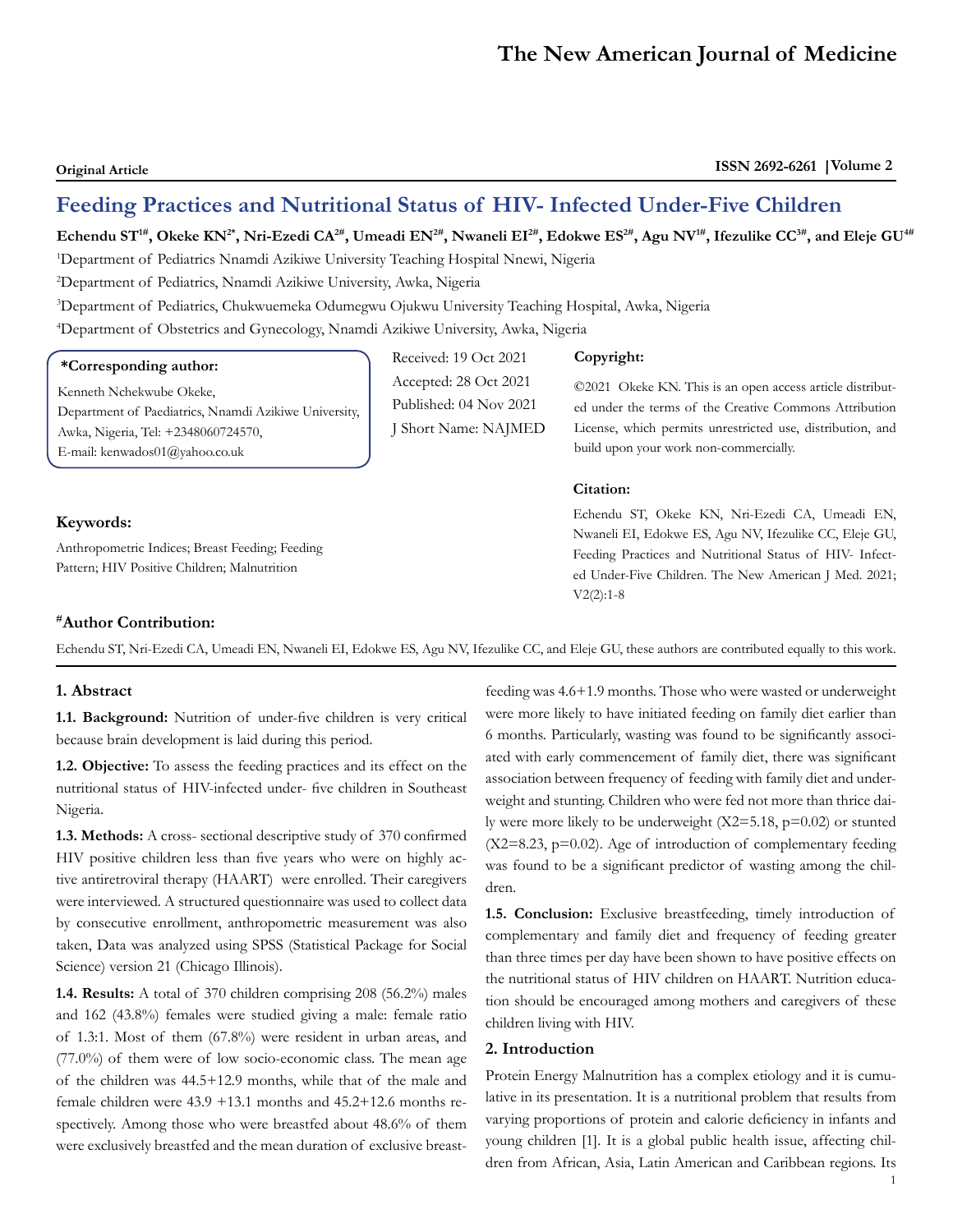effects is not limited to physical and intellectual performance but also causes considerable ill health and contributes greatly to child morbidity and mortality in Nigeria. It has been identified by World Health Organization (WHO) as the most lethal form of malnutrition causing annual death of at least 10.8million in under-five children in developing countries [3]. It was estimated by WHO that 47 million children under five years of age are wasted, 14.3 million are severely wasted while 144 million are stunted with 45% under five death attributed to malnutrition [4].

The nutritional status of infants and children under five years of age is a serious concern, since the early months of their lives are critical for future growth and development.

It is estimated that Nigeria has the second highest rate of stunting in children worldwide with a national prevalence rate of 32% of children under five [5]. Among newborn in Nigeria, low birth weight affects about 5-6 million children every year [6]. In the following months of their life, the nutritional status of these children deteriorates further because of suboptimal feeding practices and a relative decline in energy provision [7]. Food habits, and in more specific context, infant feeding practices are continuously affected by factors such as the availability of food, economic well-being and changes in social values precipitated by external influences and education [8]. This is particularly, the case in the countries where poverty is not the problem of a few but of the majority of the population.

HIV and malnutrition form a deadly union with each one aggravating the other. Malnutrition increases susceptibility to infection by causing immune dysfunction in diverse ways. Reduced immunity can amplify HIV replication and accelerate progression of HIV disease to AIDS. Malnutrition increases the risk of death on initiation of highly active antiretroviral therapy (HAART), and untreated HIV puts individual at risk of malnutrition. HIV/malnutrition is more serious in under five children. Untreated or advanced HIV/AIDS is also associated with a depressed immune status that makes patients susceptible to opportunistic infections that suppress appetite, increase catabolism of muscles and drive patients towards malnutrition [9].

Though some gains have been made in reducing childhood malnutrition, the goal of this study is to determine the feeding pattern of these children and its effects on the nutritional status of the HIV-infected under-five children on HAART.

# **3. Methods**

#### **3.1. The Study Site**

This study was a cross-sectional descriptive study conducted in the pediatric HIV clinic of Nnamdi Azikiwe University Teaching Hospital (NAUTH), Nnewi, Anambra State, Nigeria. NAUTH is tertiary health institution in Anambra State, South East Nigeria. The hospital maintains a Pediatric HIV Clinic which runs daily from 8am to 4pm and is run by three consultant Pediatricians, three senior Registrars, three medical officers, five nurses, an adherent counselor and a dietician.

#### **3.2. Study Design**

This was a cross-sectional descriptive hospital based study.

# **3.3. Study Participants and Recruitment**

Three hundred and seventy confirmed HIV positive children aged less than five years, who were on HAART and whose parents /caregivers gave consent were recruited consecutively as they present to the clinic for the study. Moribund patients and patients with other known chronic illnesses were not included in the study. HIV patients not adherent with their medications were also excluded.

#### **3.4. Ethical Approval and Consent**

Ethical approval for the study was obtained from the Ethics committee of Nnamdi Azikiwe University Teaching Hospital, Nnewi, South East Nigeria (NAUTH/CS/VOL.3). Informed written consent was obtained from parents/caregivers before enrolling the selected subjects into the study. The caregivers were educated on overall nature and possible benefits of the study and the role the result of the study may play in improving the management of the patients. Participation was voluntary and no penalty was borne by those who declined inclusion. Subjects who met the inclusion criteria were recruited consecutively as they presented to the clinic until the sample size was attained.

#### **3.5. Data Collection**

Data were collected on the sociodemographic profiles and feeding practices of the participants using an interviewer administered questionnaires. Weights and heights of the participants were also measured.

The height of children aged more than two years were measured standing, with their two legs together and in full extension with the heels, buttocks, shoulder blade and occiput in firm contact with the measuring rule and readings recorded to the nearest 0.5cm using a audiometer. (Health scale model RGZ-120). They were weighed with minimal clothing with their shoes and caps removed using Health scale model RGZ – 120. Each day, the weighing scale was validated using a standard weight of 20kg. The reading was recorded to the nearest 0.1kg.

For children less than two years, recumbent length was measured using an infantometer placed on a firm surface with an assistant, usually the mother. The knees were held down and the head held firmly against the headboard. The measurement was taken to the nearest 0.1cm. They were weighed completely naked using a 20kg infant Health Scale model RGZ – 120 to the nearest 0.1kg with the mother keeping close watch over the baby. The measurements were read at eye level (in a squatting position) to avoid error of parallax. The weighing scale was cross-checked for zero adjustment before another baby was weighed.

Social class was determined using the socioeconomic indices of the parents as described by Oyedeji [10].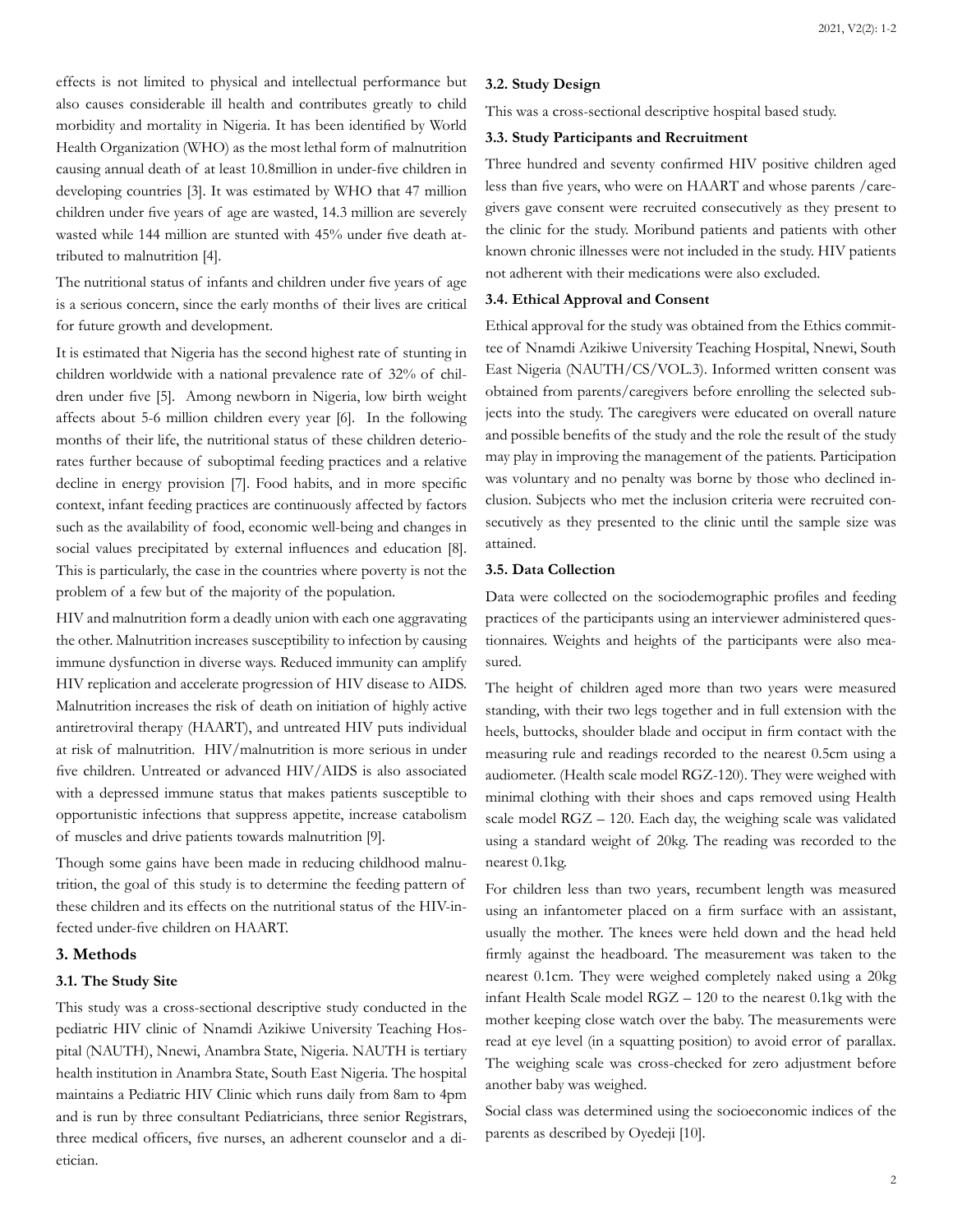The exact day HAART was commenced were obtained from their medical Records which are being updated from time to time by the Pediatric Infectious diseases unit.

Furthermore, the percentile scores for height-for-age, weight-forheight, and weight-for-age were computed using the World Health Organization Anthro Software for calculating Pediatric anthropometry and compared with that of reference population from WHO-NCHS as a measure of the children's nutritional status.

# **4. Data Analysis**

Data was analyzed using SPSS (Statistical Package for Social Science) version 21 (Chicago Illinois). Frequency distributions of categorical variables were represented in tables and charts. Mean and standard deviation of continuous variables – age, duration of breastfeeding including exclusive breastfeeding, age of introduction of complementary feeding and family diet, weight, height. Test for statistical significance was carried out using appropriate statistical test – the student t-test for quantitative variables and Chi-square test for qualitative (categorical) variables and p-value of p< 0.05 was considered statistically significant. Multivariate logistic regression was used to determine the predictors of wasting, underweight and stunting.

#### **5. Results**

A total of 370 children comprising 208 (56.2%) males and 162 (43.8%) females were studied giving a male: female ratio of 1.3:1. Most of them (67.8%) were resident in urban areas, and (77.0%) of them were of low socio-economic class. Children who were aged greater than 48 months were about (46.2%), while few of them (9.2%) were aged 24 months or less. The females were slightly older than the male children but there was no significant difference in the age distribution of the children. The mean age of the children was 44.5+12.9 months, while that of the male and female children were 43.9 +13.1 months and 45.2+12.6 months respectively (Table 1).

Most of them (85.7%) were breastfed. The average duration of breastfeeding was 7.7+4.9 months. Among those who were breastfed about 48.6% of them were exclusively breastfed and the mean duration of exclusive breastfeeding was 4.6+1.9 months as shown in (Table 2).

Majority commenced cereals at between 4 and 6 months (66.8%) with the mean age of commencement of cereals to be 4.3+1.8 months. Many of them (47.5%) were introduced to family diet at 6 months and beyond with an average age of introduction of family diet being 7.3+2 months. A significant proportion of the female children (82.8%) were introduced to family diet at 6 months and beyond than the boys (67.3%) ( $X2 = 12.73$ ,  $p = 0.01$ ). Frequency of feeding with family diet was not more than three times daily for majority (56.2%) of them, while (67.6%) of them were served their own portion of food (Table 3).

The commonest type of cereal received by the children was pap fortified with infant formula (65.1%), followed by pap and soya and pap, sugar and infant formula as shown by (Figure 1).

 All the children had snacks and the type of snacks most frequently eaten were biscuits, bean products and fruits (65.7%) as shown in (Figure 2).

A slightly higher proportion of those who were not breastfed or did not know their breastfeeding status were either more wasted or underweight compared to those who were breastfed. However, the difference was not statistically significant. Among those who were breastfed, severe wasting (80.0%), underweight (57.9%) and severe underweight were commoner among those who were not exclusively breastfed while stunting/severe stunting was commoner among those who were exclusively breastfed. Only stunting was found to be significantly associated with exclusive breast feeding (Table 4).

Initiation of cereal at 3 months and below was associated with wasting (X2=22.32, p<0.001) and underweight (X2=21.68, p<0.001). Stunting was commoner among those who initiated cereal later than 3 months, however this association was not found to be statistically significant as shown in (Table 5).

Those who were wasted or underweight were more likely to have initiated feeding on family diet earlier than 6 months. Particularly, wasting was found to be significantly associated with early commencement of family diet (X2=8.94, p=0,03). On the other hand, late commencement of family diet was found to be significantly associated with stunting  $(X2=8.41, p=0.04)$  as shown in (Table 6).

There was no significant relationship between frequency of feeding with family diet and wasting. However, there was significant association between frequency of feeding with family diet and underweight and stunting. Children who were fed not more than thrice daily were more likely to be underweight  $(X2=5.18, p=0.02)$  or stunted (X2=8.23, p=0.02). (Table 7).

Age of introduction of complementary feeding was found to be significant predictor of wasting among the children. Those that started complementary feeding at <3 months were two and half times at risk of being wasted compared to those who commenced complementary feeding after 3 months. Significant predictors of underweight in the children were duration of breastfeeding and age of introduction of complementary feeding, shorter duration of breastfeeding  $O.R =$ 1.51 (1.03-2.23), and initiation of complementary feeding <3 months  $OR = 4.90$  (2.25 – 15.45). Exclusive breastfeeding was found to be significant predictors of stunting and being exclusively breastfed O.R  $= 2.48$  (1.32-4.66) increases the odds of being stunted as shown in (Table 8).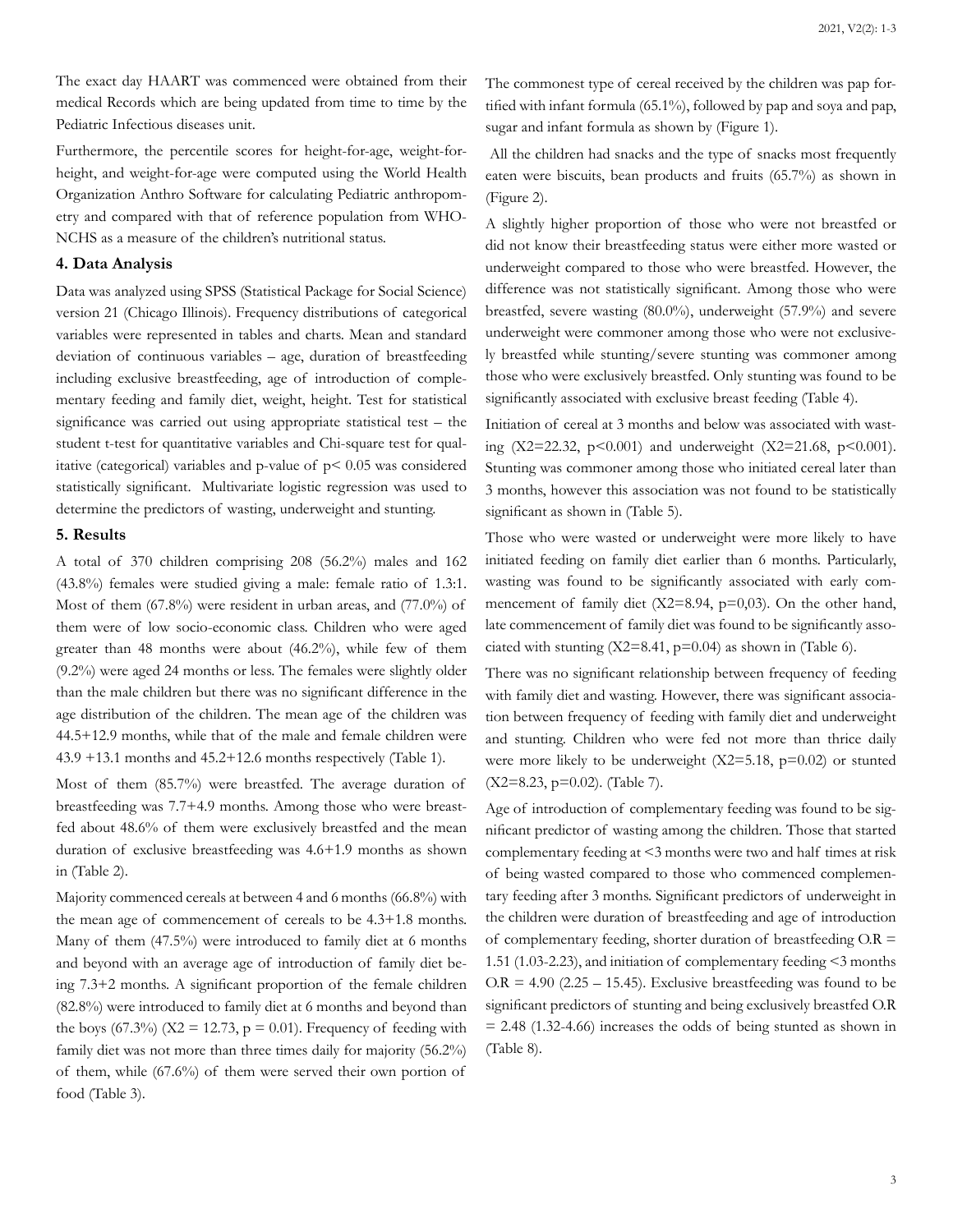

**Figure 1**: Types of Cereals given to the Children.



**Figure 2**: Snack Consumption Pattern among the Children.

| Table 1: Socio-demographic Characteristics of the Children by Sex |  |  |  |
|-------------------------------------------------------------------|--|--|--|
|-------------------------------------------------------------------|--|--|--|

|                           | Male          | Female                          | Total         | $X^2$ |         |
|---------------------------|---------------|---------------------------------|---------------|-------|---------|
| <b>Characteristic</b>     | $n=208(%)$    | $n=162\left(\frac{9}{6}\right)$ | $n=370(%)$    |       | P-value |
| Age (in months)           |               |                                 |               |       |         |
| $\leq$ 24                 | 23(11.1)      | 11(6.8)                         | 34 (9.2)      |       |         |
| $25 - 36$                 | 49 (23.6)     | 37(22.9)                        | 86 (23.2)     | 4.86  | 0.18    |
| 37-48                     | 37(17.8)      | 42 (25.9)                       | 79 (21.4)     |       |         |
| $\geq 48$                 | 99 (47.5)     | 72 (44.4)                       | 171 (46.2)    |       |         |
| Mean+SD                   | $43.9 + 13.1$ | $45.2 + 12.6$                   | $44.5 + 12.9$ |       |         |
| <b>Place of Residence</b> |               |                                 |               |       |         |
| Urban                     | 140(67.3)     | 111(68.5)                       | 251 (67.8)    |       |         |
| Rural                     | 68 (32.7)     | 51 (31.5)                       | 119(32.2)     | 0.06  | 0.81    |
| <b>Social Class</b>       |               |                                 |               |       |         |
| Low                       | 157(75.5)     | 128(79.0)                       | 285 (77.0)    |       |         |
| Middle                    | 38 (18.3)     | 24 (14.8)                       | 62(16.8)      | 3.26  | 0.35    |
| High                      | 13(6.2)       | 10(6.2)                         | 23 (6.2)      |       |         |

SD-Standard deviation, X<sup>2</sup>=Chi squared test, p-value (value of precision), P-value<0.05 is statistically significant.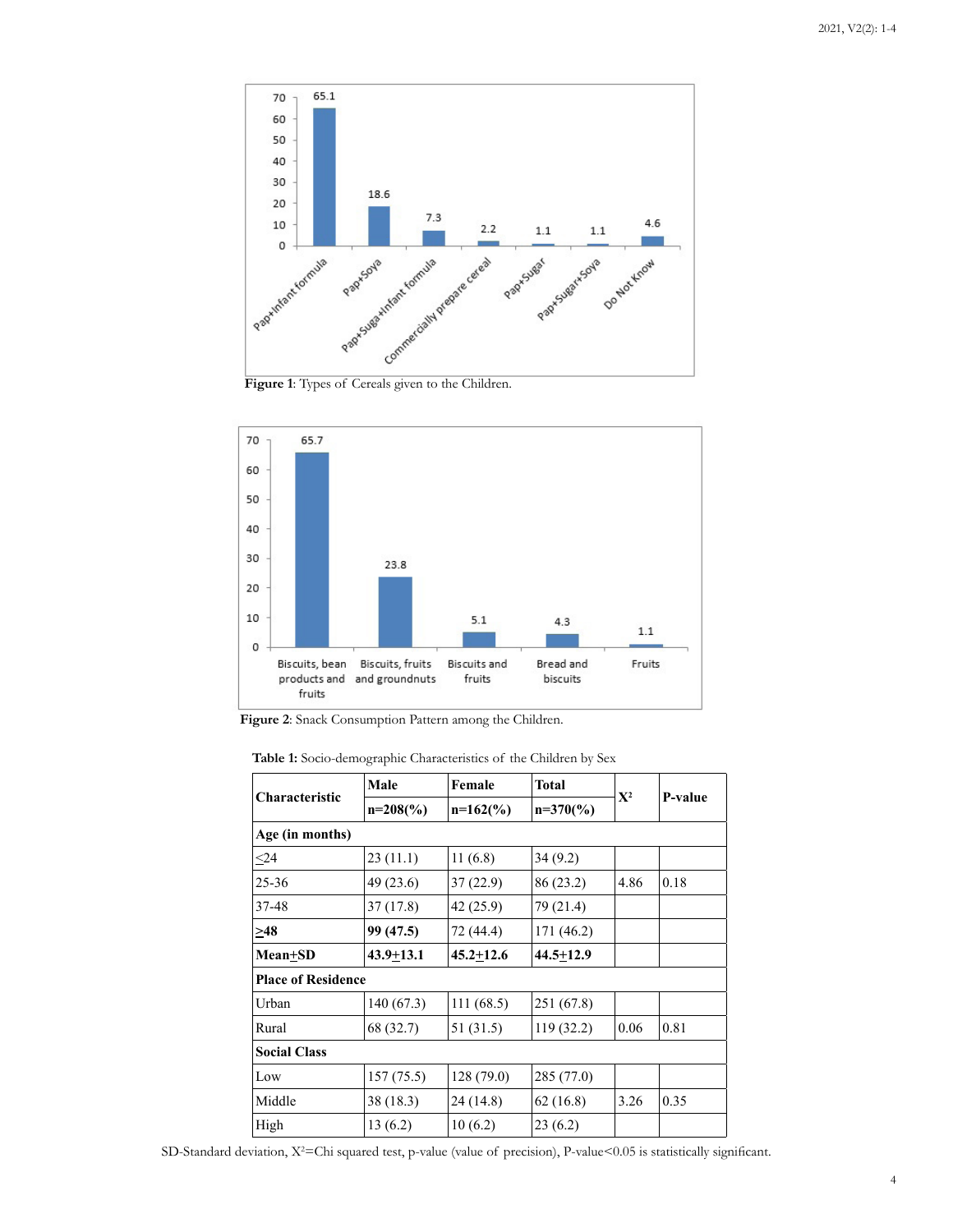|                                              | Male          | Female        | <b>Total</b>  | $X^2$  | P-value |
|----------------------------------------------|---------------|---------------|---------------|--------|---------|
| <b>Feeding Practice</b>                      | $n=208(%)$    | $n=162(%)$    | $n=370(%)$    |        |         |
| <b>Child Breastfed</b>                       |               |               |               |        |         |
| Yes                                          | 178 (85.6)    | 139 (85.8)    | 317 (85.7)    | 0.01   | 0.92    |
| $\overline{No}$                              | 26(12.5)      | 23(14.2)      | 49 (13.2)     | $df=1$ |         |
| <b>DNK</b>                                   | 4(1.9)        | 0(0.0)        | 4(1.1)        |        |         |
| <b>Duration of Breastfeeding (in months)</b> | $n=178$ (%)   | $n=139(%)$    | $n=317(%)$    |        |         |
| $<$ 6                                        | 13(7.3)       | 22(15.8)      | 35(11.1)      |        |         |
| $7 - 9$                                      | 46(25.8)      | 53 (38.1)     | 99 (31.2)     |        |         |
| $12$ -Oct                                    | 53 (29.8)     | 37(26.6)      | 90(28.4)      | 20.18  | < 0.001 |
| >12                                          | 28 (15.8)     | 17(12.3)      | 45 (14.2)     |        |         |
| <b>DNK</b>                                   | 38(21.3)      | 10(7.2)       | 48(15.1)      |        |         |
| Mean+SD                                      | $7.7 + 5.2$   | $7.7 + 4.6$   | $7.7 + 4.9$   |        |         |
| <b>Exclusive Breastfed</b>                   | $n=178$ (%)   | $n=139(%)$    | $n=317(%)$    |        |         |
| Yes                                          | 89 (50.0)     | 65 (46.8)     | 154(48.6)     |        |         |
| $\overline{No}$                              | 74 (41.6)     | 66 (47.5)     | 140 (44.2)    | 1.55   | 0.46    |
| <b>DNK</b>                                   | 15(8.4)       | 8(5.8)        | 23(7.2)       |        |         |
| <b>Duration of EBF</b> (in months)           | $n=89(%)$     | $n=65(%)$     | $n=154$ (%)   |        |         |
| $\leq$ 2                                     | 5(5.6)        | 5(7.7)        | 10(6.4)       |        |         |
| $\overline{3}$                               | 13(14.6)      | 14(21.5)      | 27(17.5)      |        |         |
| $\overline{4}$                               | 9(10.1)       | 5(7.7)        | 14(9.1)       |        |         |
| $\overline{5}$                               | 4(4.5)        | 7(10.8)       | 11(7.1)       |        |         |
| $\overline{6}$                               | 56 (62.9)     | 33(50.8)      | 89 (57.8)     |        |         |
| <b>DNK</b>                                   | 2(3.3)        | 1(1.5)        | 3(1.9)        |        |         |
| Mean+SD                                      | $4.5 \pm 2.1$ | $4.6 \pm 1.7$ | $4.6 \pm 1.9$ |        |         |

**Table 2:** Pattern of Feeding Practices among the Children by Sex

 $DNK =$  do not know,  $EBF -$  exclusive breastfeeding,  $SD =$  standard deviation,  $df =$  degree of freedom,  $p < -0.05$  is significant

|                                                | Male          | Female        | Total         | $\mathbf{X}^2$ |         |
|------------------------------------------------|---------------|---------------|---------------|----------------|---------|
| <b>Complementary Feeding Practice</b>          | $n=208(%)$    | $n=162(%)$    | $n=370(%)$    |                | P-value |
| Age of Introduction of Careals (In months)     | $n=208(%)$    | $n=162$ (%)   | $n=370(%)$    |                |         |
| $<$ 3                                          | 45(21.6)      | 42(25.9)      | 87(23.5)      |                |         |
| $6-Apr$                                        | 131(63.0)     | 116(71.7)     | 247(66.8)     | 18.42          | < 0.001 |
| >7                                             | 5(2.4)        | 2(1.2)        | 7(1.9)        |                |         |
| <b>DNK</b>                                     | 27(13.0)      | 2(1.2)        | 29(7.8)       |                |         |
| Mean+SD                                        | $4.1 \pm 2.0$ | $4.5 \pm 1.5$ | $4.3 \pm 1.8$ |                |         |
| Age of Introduction of Family Diet (in months) | $n=208(%)$    | $n=162(%)$    | $n=370(%)$    |                |         |
| $<$ 5                                          | 30(14.4)      | 26(16.0)      | 56(15.1)      |                |         |
| 8-Jun                                          | 114(54.8)     | 102(63.0)     | 216 (58.4)    |                |         |
| >8                                             | 43(20.7)      | 32 (19.8)     | 75(20.3)      | 12.73          | 0.01    |
| <b>DNK</b>                                     | 21(10.1)      | 2(1.2)        | 23(6.2)       |                |         |
| Mean+SD                                        | $7.4 \pm 2.7$ | $7.1 \pm 1.9$ | $7.3 \pm 2.4$ |                |         |
| <b>Frequency of Feeding with Family Diet</b>   |               |               |               |                |         |
| >3                                             | 116(55.8)     | 92(56.9)      | 208 (56.2)    |                |         |
| $4+$                                           | 89.42.7)      | 69(42.%)      | 158 (42.7)    | 0.01           | 0.92    |
| <b>DNK</b>                                     | 3(1.5)        | 1(0.6)        | 4(1.1)        |                |         |
| <b>Child served his/her Portion of Food</b>    | $n = 208$ (%) | $n=162(%)$    | $n=370(%)$    |                |         |
| Yes                                            | 138 (66.3)    | 112(69.1)     | 250(67.6)     | 1.04           | 0.6     |
| N <sub>0</sub>                                 | 70(33.7)      | 50 (30.9)     | 120 (32.4)    |                |         |

**Table 3:** Pattern of Feeding Practice among the Children by Sex

NDK = do not know,  $X^2 = \text{Chi} = \text{square}$  test, p-value (value of precision), p<0.05 is significant.

**Table 4:** Relationship between Breast Feeding Practice and Nutritional Status

|                       | <b>Breastfed</b> |                  |       |         |  |
|-----------------------|------------------|------------------|-------|---------|--|
|                       | Yes n= $317(%)$  | $No/DNK$ n=53(%) | $X^2$ | P-value |  |
| Wasting               |                  |                  |       |         |  |
| Normal                | 275 (85.7)       | 46(14.3)         |       |         |  |
| Wasting               | 32 (84.2)        | 6(15.8)          | 0.3   | 0.85    |  |
| <b>Severe Wasting</b> | 10 (90.9)        | (9.1)            |       |         |  |
| Underweight           |                  |                  |       |         |  |
| Normal                | 269(86.2)        | 43(13.8)         |       |         |  |
| Underweight           | 38 (80.9)        | 9(19.1)          | 0.6   | 0.75    |  |
| Severe                | 10(90.9)         | (9.1)            |       |         |  |
| Underweight           |                  |                  |       |         |  |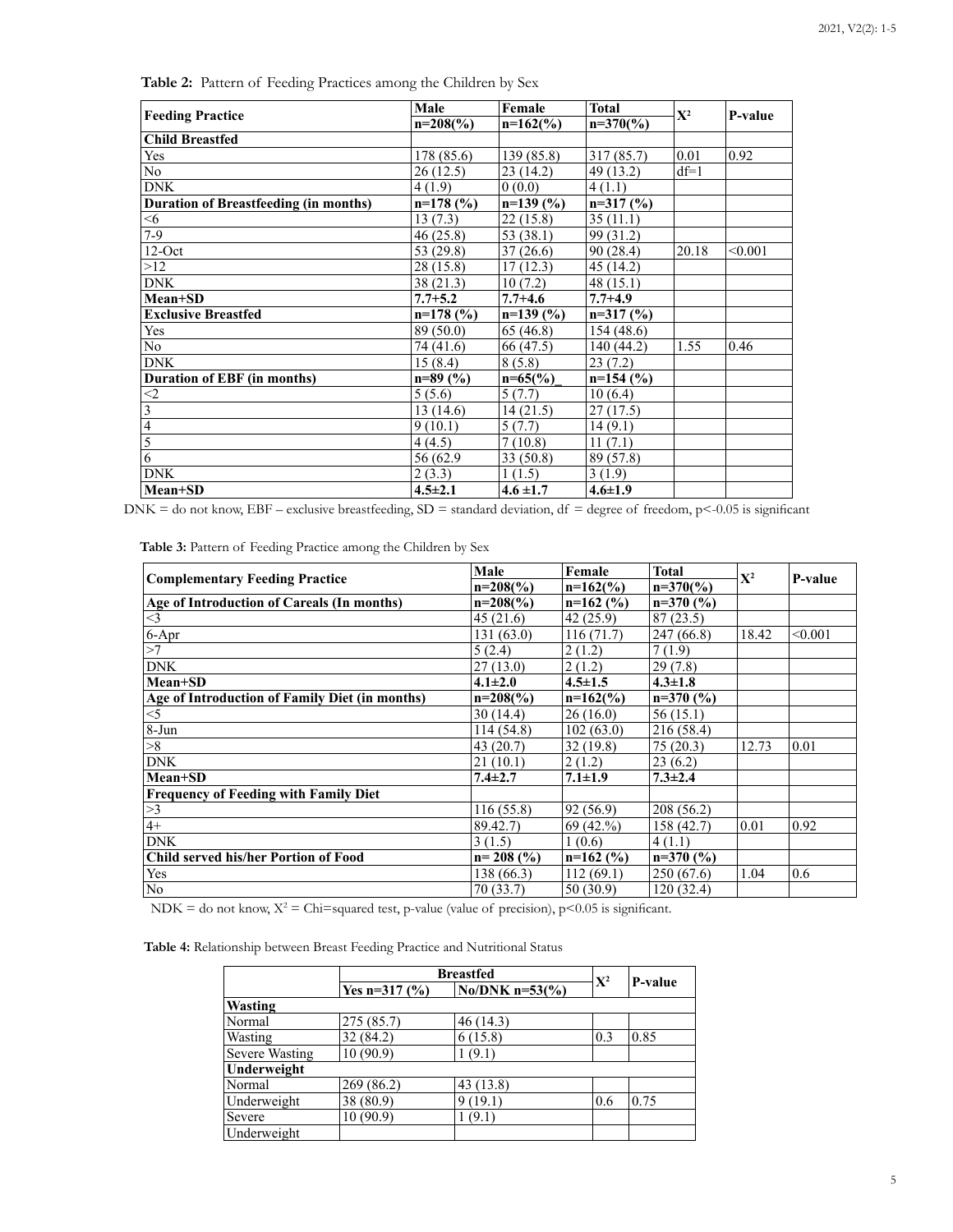| <b>Stunting</b>        |                   |                              |     |      |
|------------------------|-------------------|------------------------------|-----|------|
| Normal                 | 226 (84.6)        | 41 (15.4)                    |     |      |
| Stunting               | 33 (86.8)         | 5(13.2)                      | 2.8 | 0.6  |
| <b>Severe Stunting</b> | 58 (89.2)         | 7(10.8)                      |     |      |
|                        |                   | <b>Exclusively Breastfed</b> |     |      |
|                        | Yes n=154 $(\% )$ | No n=163 $(\%)$              |     |      |
| Wasting                |                   |                              |     |      |
| Normal                 | 136 (49.5)        | 139(50.5)                    |     |      |
| Wasting                | 16(50.0)          | 16(50.0)                     | 0.4 | 0.53 |
| <b>Severe Wasting</b>  | 2(20.0)           | 8(80.0)                      |     |      |
| Underweight            |                   |                              |     |      |
| Normal                 | 134 (49.8)        | 135(50.2)                    |     |      |
| Underweight            | 16(42.1)          | 22(57.9)                     | 1.1 | 0.58 |
| Severe                 | 4(40.0)           | 6(60.0)                      |     |      |
| Underweight            |                   |                              |     |      |
| <b>Stunting</b>        |                   |                              |     |      |
| Normal                 | 98 (43.4)         | 128 (56.6)                   |     |      |
| Stunting               | 21(63.6)          | 12(36.4)                     | 8.7 | 0.01 |
| <b>Severe Stunting</b> | 35(60.3)          | 23(39.7)                     |     |      |

DNK=Do not know,  $(X^2)$ =Chi squared test, p-value (value of precision), p<0.05 is statistically significant.

**Table 5:** Relationship between timing of initiation of Cereal and Nutritional Status

| <b>Timing of Initiation of Cereal</b> |                        |                                         |         |        |         |
|---------------------------------------|------------------------|-----------------------------------------|---------|--------|---------|
| <b>Nutritional Status</b>             | $\leq$ months n=87 (%) | $>3$ months n=254 (%)<br>DNK $n=29$ (%) |         | $X^2$  | P-value |
| Wasting                               |                        |                                         |         |        |         |
| Normal                                | 69(21.5)               | 229(71.0)                               | 24(7.5) |        |         |
| Wasting                               | 17(44.7)               | 17(44.7)                                | 4(10.6) | 22.3   | < 0.001 |
| Severe                                | 1(9.1)                 | 9(81.8)                                 | 1(9.1)  | $df=2$ |         |
| Wasting                               |                        |                                         |         |        |         |
| Underweight                           |                        |                                         |         |        |         |
| Normal                                | 60(19.2)               | 224(71.8)                               | 28(9.0) |        |         |
| Underweight                           | 19(40.4)               | 27(57.4)                                | 1(2.2)  | 21.7   | < 0.001 |
| Severe                                | 8(72.7)                | 3(27.3)                                 | 0(0.0)  |        |         |
| Underweight                           |                        |                                         |         |        |         |
| <b>Stunting</b>                       |                        |                                         |         |        |         |
| Normal                                | 66(24.7)               | 176 (65.9)                              | 25(9.4) |        |         |
| Stunting                              | 5(13.2)                | 31(81.5)                                | 2(5.3)  | 4.48   | 0.11    |
| Severe                                | 16(24.6)               | 47(71.3)                                | 2(3.1)  |        |         |
| Stunting                              |                        |                                         |         |        |         |

DNK= Do not know, df = degree of freedom,  $(X2)$  = Chi squared test, p-value (value of precision), p<0.005 is statistically significant.

|  |  | Table 6: Relationship between Timing of initiation of Family Diet and Nutritional Status |
|--|--|------------------------------------------------------------------------------------------|
|--|--|------------------------------------------------------------------------------------------|

|                                   | <b>Timing of Initiation of Family Diet</b> |            |                                          |             |               |             |         |
|-----------------------------------|--------------------------------------------|------------|------------------------------------------|-------------|---------------|-------------|---------|
| <b>Nutritional Status Wasting</b> | $\leq$ 5 months                            | $n=56$ (%) | 6-8 months n=216 (%)  >8 months n=75 (%) |             | $DNK$ n=23(%) | ${\bf X}^2$ | P-value |
| Normal                            | 43(13.4)                                   |            | 187(58.3)                                | 71(22.1)    | 20(6.2)       |             |         |
| Wasting                           | 10(26.3)                                   |            | 23(60.5)                                 | 3(7.9)      | 2(5.3)        | 8.94        | 0.03    |
| Severe                            | 3(27.3)                                    |            | 6(54.5)                                  | 1(9.1)      | 1.(9.1)       | $df=3$      |         |
| Wasting                           |                                            |            |                                          |             |               |             |         |
| Underweight                       |                                            |            |                                          |             |               |             |         |
| Normal                            | 41(13.1)                                   |            | 180(57.7)                                | 69(22.1)    | 22(7.1)       |             |         |
| Underweight                       | 11(23.4)                                   |            | 31(66.0)                                 | 4(8.5)      | 1(2.1)        | 10.79       | 0.65    |
| Severe                            | 4(36.4)                                    |            | 5(45.4)                                  | 2(18.2)     | 0(0.0)        | $df=2$      |         |
| Underweight                       |                                            |            |                                          |             |               |             |         |
| <b>Stunting</b>                   |                                            |            |                                          |             |               |             |         |
| Normal                            | 44(16.5)                                   |            | 144 (53.9)                               | 59 $(22.1)$ | 20(7.5)       |             |         |
| Stunting                          | 4(10.5)                                    |            | 29(76.3)                                 | 4(10.5)     | 1(2.7)        | 8.41        | 0.04    |
| Severe                            | 8(12.3)                                    |            | 43(66.1)                                 | 12(18.5)    | 2(3.1)        | $df=3$      |         |
| Stunting                          |                                            |            |                                          |             |               |             |         |

DNK= Do not know, df= degree of freedom ,  $(X^2)$  = Chi squared test, p-value (value of precision), p<0.05 is statistically significant.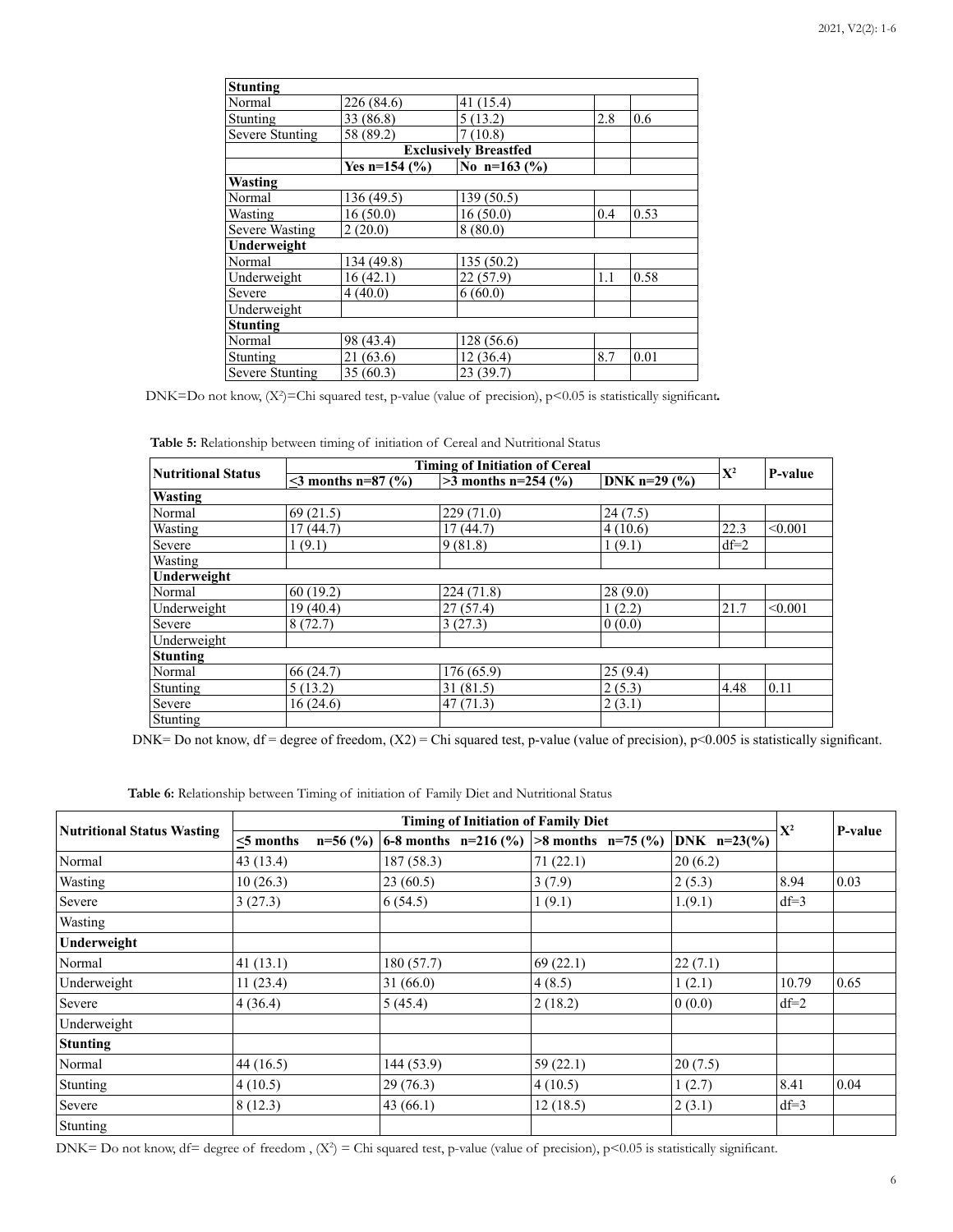**Table 7:** Relationship between Frequency of feeding with Family Diet and Nutritional Status

| <b>Nutritional Status Wasting</b> | <b>Frequency of Family Diet day</b> |                  | Intake/per    |                |         |
|-----------------------------------|-------------------------------------|------------------|---------------|----------------|---------|
|                                   | $\leq$ 3<br>$n=208(%)$              | $n=158(%)$<br>>3 | DNK $n=4$ (%) | $\mathbf{X}^2$ | P-value |
| Normal                            | 179 (55.8)                          | 138(43.1)        | 4(1.1)        |                |         |
| Wasting                           | 23(60.5)                            | 15(39.5)         | 0(0.0)        | 0.33           | 0.85    |
| Severe                            | 6(54.5)                             | 5(45.5)          | 0(0.0)        | $df=2$         |         |
| Wasting                           |                                     |                  |               |                |         |
| Underweight                       |                                     |                  |               |                |         |
| Normal                            | 167(53.5)                           | 141(45.2)        | 4(1.6)        |                |         |
| Underweight                       | 31(66.0)                            | 16(34.0)         | 0(0.0)        | 5.18           | 0.02    |
| Severe                            | 10(90.9)                            | 1(9.1)           | 0(0.0)        | $df=1$         |         |
| Underweight                       |                                     |                  |               |                |         |
| <b>Stunting</b>                   |                                     |                  |               |                |         |
| Normal                            | 138(51.6)                           | 125(46.8)        | 4(1.6)        |                |         |
| Stunting                          | 43(66.2)                            | 22(33.3)         | 0(0.0)        | 8.23           | 0.02    |
| Severe                            | 27(71.1)                            | 11(28.9)         | 0(0.0)        | $df=2$         |         |
| Stunting                          |                                     |                  |               |                |         |

DNK = Do not know, df = degree of freedom,  $(X2)$ =Chi-squared test, p-value (value of precision), p<0.05 is statistically significant

**Table 8:** Predictors of Wasting, Underweight and Stunting among the 370 children on HAART

|                                              | Wasting                                | Underweight                          | Stunting            |
|----------------------------------------------|----------------------------------------|--------------------------------------|---------------------|
| Predictor                                    | O.R (95%CI)                            | O.R (95%CI)                          | $ OR 95\%CI$        |
| <b>Breastfed</b>                             | $(0.28(0.06-1.40))$                    | $(0.49(0.10-2.74))$                  | $ 0.61(0.18-2.10) $ |
| <b>Exclusively Breastfed</b>                 | $(0.97(0.48-1.93))$                    | $(1.08(0.51-2.27))$                  | $2.48$ 1.32-4.66    |
| Duration of Breast Feeding                   | $(0.89(0.61-1.31))$                    | $(1.51(1.03-2.23))$                  | $1.27(0.93 - 1.72)$ |
| Age at introduction of Complementary feeding | $\vert 2.49 \vert (1.20 - 5.19) \vert$ | $\vert 5.90 \, (2.25 - 15.45) \vert$ | $1.15(0.89-1.48)$   |
| Age at introduction of family diet           | $1.85(0.97-3.54)$                      | $1.81(0.92 - 3.57)$                  | $(0.95(0.57-1.59))$ |

#### **6. Discussion**

One notable finding in this study is that breastfeeding appeared to be of little benefit. The reason may probably be explained by the fact that beyond the breastfeeding period, the nutritional status of children is a complex interaction between interrelated factors which include environmental, economic, education, cultural, food security, inappropriate quantity and quality of complementary feeding. Severe wasting, underweight and severe underweight were shown to be more in children who were not exclusively breastfed, though not significant. However, stunting was commoner among the exclusively breastfed children (OR=2.48, CI= 1.32-4.66) Unlike this present study, Anigilage and Olutola [11] in Markudi, Benue State, Nigeria, reported that exclusive breast feeding (EBF) was found to be protective against stunting compared to formula feeding. A study by Dishaet al [12] in Ethiopia documented that EBF was found to be negatively associated with stunting at a statistically significant level. To reduce malnutrition and the risk of death in malnourished HIV children, the WHO recommendation for infant and young child feeding which is to initiate breastfeeding within the first hour of birth, EBF for six months and continuing breastfeeding till one year and beyond in HIV patients should be encouraged. This study also showed that the time of introduction of complementary foods affected the nutritional status of these children. About 23.5% of children in this study commenced complementary feeding at three months or below. The reasons for this are not far-fetched. Some of the mothers chose not to breastfed because of fear of transmission of HIV to their babies. Secondly, death of an HIV-positive mother could have led to introduction of complementary foods earlier than the recommended. Ignorance of

the mother is another factor which might have contributed to this. Multivariate logistic regression showed that those children who commenced complementary foods on or before 3 months of age were found to be significantly more underweight and wasted, (OR=2 49,  $CI = 1.20 - 5.19$  and  $OR = 5.9$ ,  $CI = 2.25 - 15.45$ ). Late commencement of family diet was also shown in this study to be significantly associated with stunting  $(X2= 8.41, p=0.04)$ . This finding is expected because research has shown that introducing complementary foods too early leads to displacement of breastmilk and increased risks of infections and diarrhea which further contribute to malnutrition [13- 15] Other studies in Nigeria have supported this finding that too early or late introduction of complementary foods may lead to malnutrition especially stunting [16, 17]. Another study in Ethiopia also supported the finding that too early or late introduction of complementary foods may lead to malnutrition [18].

WHO recommends that children living with HIV should be fed five or more times per day as to meet their high energy and nutrient demand. In this study, about 56.5% of the children were fed for three times or less and they were found to be significantly more underweight (X2=  $5.18$ , p=0.02) and stunted (X2=  $8.23$ , P=0.02). Feeding frequency is therefore not optimal in more than half of the study population. This may probably be as a result of ignorance of the WHO recommendation on the feeding frequency required for these children or because the parents/caregiver could not afford to feed the child up to five times due to poverty. Similar study done among HIV children by Sunguya et al [19] in Tanzania also documented a feeding frequency of three times a day. They also noted that reduced feeding frequency was associated with stunting and underweight. It is